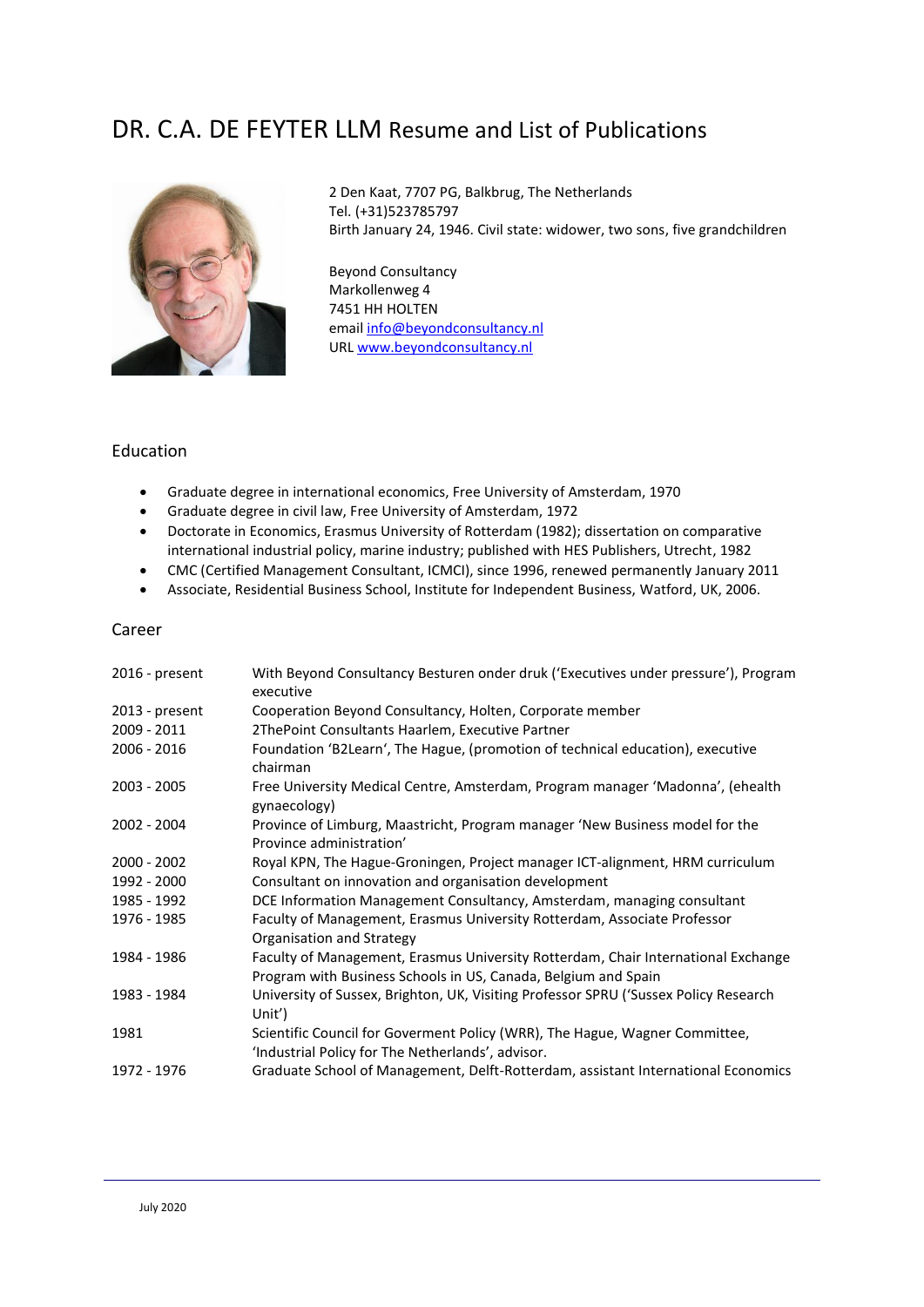## Other positions held

- Vice chairman LODON (Local Radio and TV Channel), Ommen, 2018 present
- Board Member 'EU PowerNet', The Hague, enabling international cooperation for EU Overlay Network for electricity transport
- Program manager 'Wonderpull', (virtual platform for technical education), 2006 2009
- Member Supervisory Board of "Meander-Prokino", a merger boarding school organizations (19) and kindergarten (120), 2004-2012.
- Member Supervisory Board "De Verzekeringsarchitect NV", (insurance startup), Rotterdam, 1990-2000
- Member Supervisory Board "Stichting Hervormde Diaconale Huizen", Haarlem, an over 2000 clients' organization for care of the elderly in the North-Holland region, 1990-1999
- Vice-chairman Advisory Board "Venture Fund Nederland", 1985-1990
- Member Executive Committee "International Technology Forum", London, organizing a major annual conference on actual topics in technology management, 1996 - 2002
- Member of a subcommittee of the 'Wagner Committee', advising Government on industrial policy, 1981.

## Interests

- US Marshall Aid European Recovery Program, contributing member German Marshall Fund
- Chairman "Providing Fund For Asian Students", 1989-present;
- Member Advisory Board of "Loevestein Castle", a national heritage mediaeval castle and museum, privatized in 1996, 1997 - 2000;
- ISMIN, interest group of business planners, economists, lawyers, civil servants and journalists, convening twice a year on topics as industrial restructuring and the feasibility of technology policy, 1980 - 1987;
- Delegate in a Commemoration Delegation on 200 years Diplomatic relations US-The Netherlands, with young entrepreneurs, academicians and journalists, 1983
- Chairman Lions Advisory Committee "Galerie Expreszo", a workshop for the conduct of creative talents with mentally handicapped, Volks Universiteit Haarlem (Extramural Studies Institute Haarlem), 1990- 2000;
- Lions Haarlem;
- "Trou Moet Blijcken" (Chamber of Rhetoric), Haarlem;
- Member of "Het Kapittel", a group of politicians from the liberal party and social democrats; 1991- 2000;
- Member "European Movement", 1969 present;
- Member Dutch Reformed Church.

## On Request

• List of assignments

## Personal

- Nature conservation, 'African Parks' (donor, tourist) and Wetlands in Nepal (funding of research)
- Riding, hunting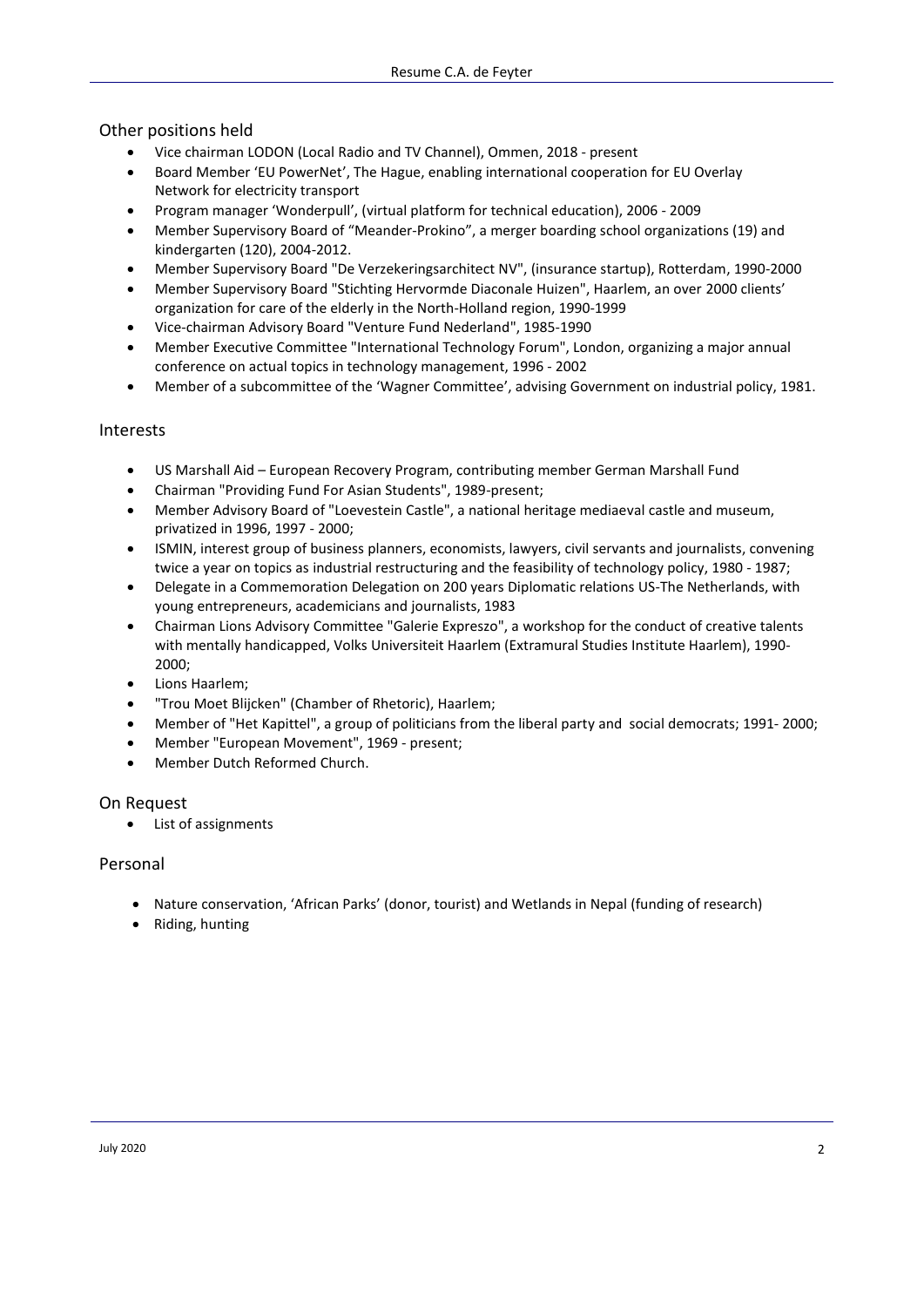### **List of Publications Dr. C.A. de Feyter** adapted July 2020

#### **Books**

- Dissertation "Industrial Policy and Shipbuilding Changing Economic Structures in the Low Countries 1600-1980", Utrecht (HES Publishers), 1982;
- (with A.F.P. Wassenberg, J.J. van Duijn, J.B.M. Edelman Bos en J. Kooiman), "Netwerken: Organisatie en Strategie" (Networks: Organization and Strategy), Meppel (Boom), 1980;
- "Inleiding tot de Organisatiestrategie" (textbook on corporate strategy), Assen, (Van Gorcum) 1976;

#### **Monographs and Studies**

- "The PALMA project on European co-operation: How IT-applications lead to communication", (on international network applications for police forces) in: J.C. Hage, T.J.M. Bench-Capon. M.J. Cohen, H.J. van den Herik (eds.): "Legal knowledge based systems - Jurix '95: Telecommunication and AI & Law", Lelystad (Vermande), 1995; pp. 19-22;
- (with C. Mertens:) "Overheidsbeleid ten aanzien van informatietechnieken deel 1" (on Government IT policy), in: *Handboek Informatica*, Chapter E 8410, pp. 1-40, Alphen a/d Rijn, (Samsom); 1995;
- (with C. Mertens:) "Overheidsbeleid ten aanzien van informatietechnieken deel 2 Comparatieve Analyse" (on international comparison), in: *Handboek Informatica*, Chapter E 8411, pp. 1-39, Alphen a/d Rijn, (Samsom); 1995;
- (with C. Mertens:) "Informatie van Technologie tot Welvaartsbron Beleid en Markt in de VS, Duitsland, Frankrijk en Engeland", (International Comparative Study on ICT policies in the US, Germany, France and the UK), RABIN (Government Board on Libraries and Information Policy), The Hague, 1993;
- "Telematica in Europa", SMO, The Hague 1990;
- (with C. Mertens and M. Visser), "Inspelen op de Informatie maatschappij The Hague van Residentie tot Bestuurshaven", (on city marketing and IT infrastructure investment), SMO, The Hague, 1988;
- "De Internationale Concurrentiepositie van de Nederlandse Offshore-industrie", (competitive analysis of the Netherlands', British, French and Norwegian offshore industries), IRO (Industrial Council for Oceanography of The Netherlands), Annual Report 1985;
- (with J.B.M. Edelman Bos), "Stromingen in Strategieland" (systematic literature survey on strategy and structure), Deventer 1983 (Kluwer);
- "Noodzaak, Mogelijkheid en Perspectief van een Sectorstructuurbeleid in Nederland" (on the need, applicability and perspectives of sectoral industrial policy), in: *"Sectorstructuurbeleid - Mogelijkheden en Beperkingen",* Pre-adviezen bij het Rapport *"Plaats en Toekomst van de Nederlandse Industrie"* (Volume of studies, assigned by the Governement Advisory Committee on Industrial Policy), Staatsuitgeverij (Governement Publishing Office), The Hague, 1980, pp. 163-207;

### **Articles**

• *Management en Informatie*, "Vernieuwing, Succes en Falen in de Informatie-economie" (on success, failures and the need for redesign in the information society), Volume 4 (1996), pp. 43-55;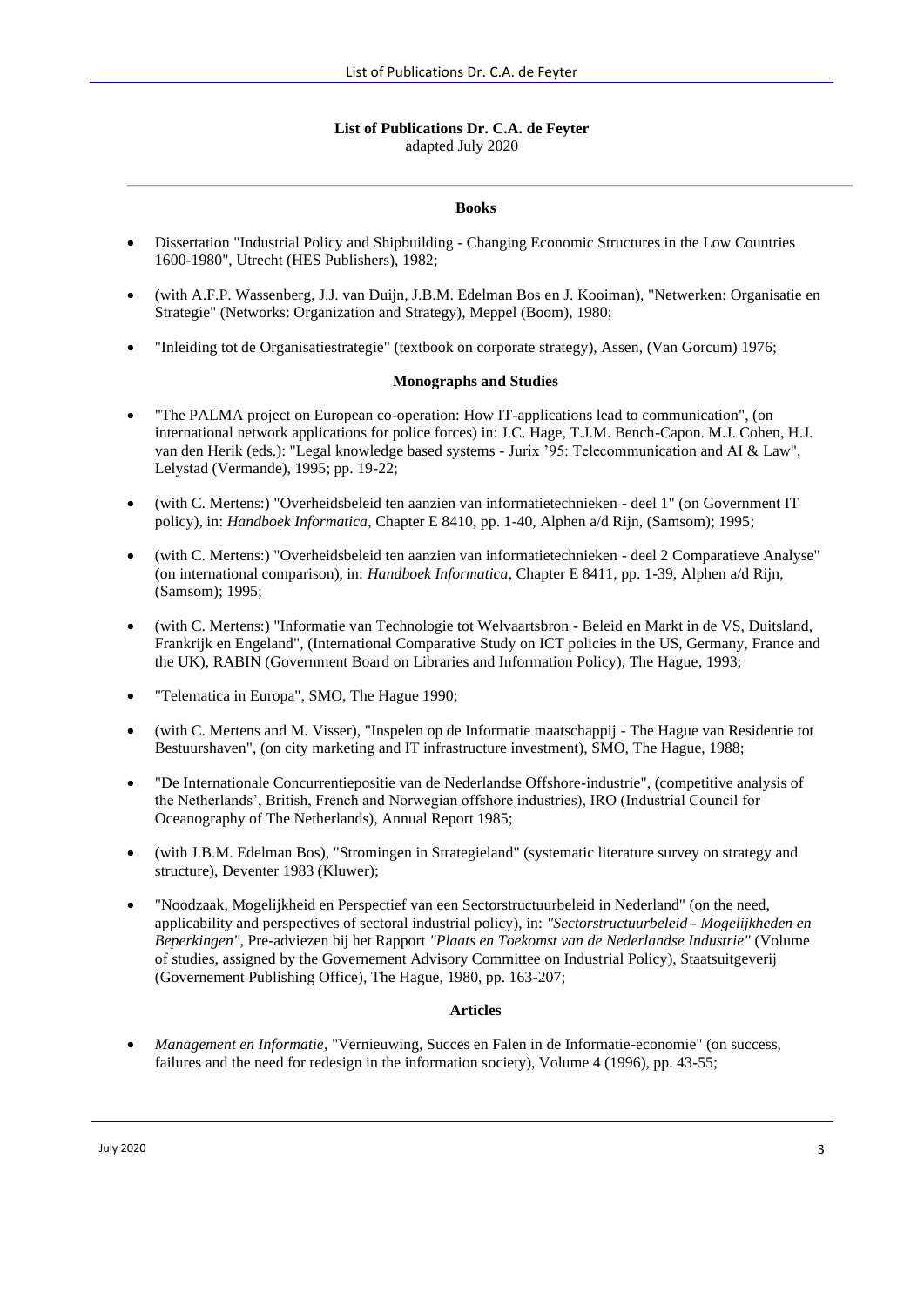- *International Journal of Information Management*, "Do not Reorganize Economies Away Scale, Scope and Decentralization", Volume 12 (1992), pp. 224 - 240;
- *Informatie & Informatiebeleid*, "Telematica in Europa Industriepolitiek van Concept naar Concurrerende Toepassing" (comparative study of governement policies on telematics in Europe, selected countries), Volume 8, (1990), # 1;
- *Grafiet* (Journal for research on political-economic issues) "De invloed van de Amerikaanse economische ontwikkeling en -theorie op de economische wetenschap en de economische politiek in Nederland, 1945- 1985", (on US-influence on post war economics and economic policy in the Netherlands), Volume 6 (1986), pp. 150-168;
- *Bedrijfskunde* (Journal for management and organization)
	- (with J.B.M. Edelman Bos:) "Stromingen in Strategieland; Verkenning van Organisatiestrategie als een Vakgebied in Opkomst - part I" (systematic literature survey of strategy and structure), *Volume 54* (1982/4), pp. 352-369;
	- (with J.B.M. Edelman Bos:) "Stromingen in Strategieland; Verkenning van Organisatiestrategie als een Vakgebied in Opkomst - part II", *Volume 55* (1983/1), pp. 99-112;
- *European Contributions to American Studies,* "The Selling of an Ideology; the Long Term Economic Expectations of the Marshall Aid and their Impact in the Netherlands", in: R. Kroes (*ed)*, "Image and Impact - American Influences in the Netherlands since 1945", Amsterdam (America Institute University of Amsterdam), 1981, pp. 48-68;
- *Beleid & Maatschappij* (Journal for management and environmental change) "Het Sectorstructuuronderzoek Onderzocht - Een Analyse van 19 Sectorstructuur-onderzoeken", (research article on sectoral studies in The Netherlands), *Volume IV* (1979), # 1, pp. 23-29;

### **Papers**

- "De Kansen voor de Zorgsector door Informatie- en Communicatietechnologie" (on ICT in healthcare), Congress Euroforum, November 1998;
- "Het informatica overheidsbeleid vergelijkenderwijs" (course on comparative analyis European IT-policy), ICT-thesis workshop, Papendal, 1996, 1995;
- "Creation of a Knowledge-Based Organization PTT Telecom from State- to Public Firm", European Technology Management Initiative (ETMI) Conference, Helsinki, 1995;
- (with C. Mertens), "Bundel Krachten Industrie en Dienstverlening" (proposes a policy for joining forces from industry and services), *Staatscourant* (Official Government Journal)*Volume 75* (1993), pp. 5-6;
- "Strategy and IT-decentralization", Workshop "Business Strategy and IT, "European Foundation for Advanced Studies in Management (EIASM), Cannes, 1990;
- "The Strategic Position of Information Strategy", AIESEC Congress "IT 86", Amsterdam, Free University, June 1986, proceedings in "Program Book AIESEC - Nijenrode", 1986;
- "Strategic Subcontracting European Models for Entries into Sunrise Industries", "Targeting Strategies", Strategic Management Society Congress, the Wharton School, Philadelphia 1984;
- "Trade and Industry in the Dutch-American Economic Relations", *Netherlands - American Trade,*  Nederlandse Kamer van Koophandel voor Amerika, special bicentennial issue*, Volume 25* (1982) # 2, pp. 17-21;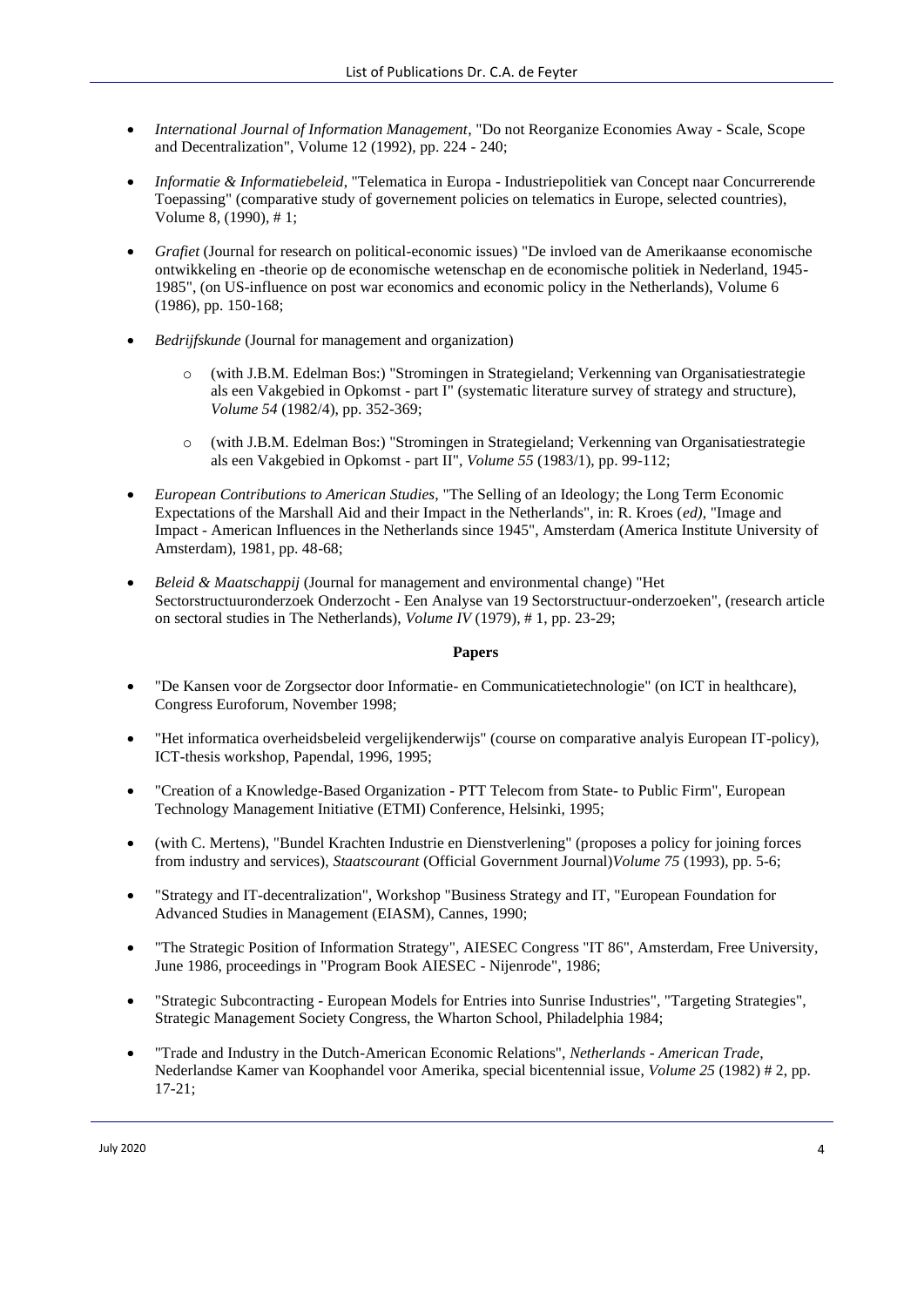- "The Relation Between Industrial Policy and Corporate Strategy; A Meso-Approach to the Strategy-Making Process", "Exploring the Strategy-Making Process", Congress McGill University Montreal, Montreal 1982;
- "Van Maatschappelijke Turbulentie naar het Management van Waarden" (on value or valuecompetition), *De Ingenieur,* KIVI (Royal Institute of Engineers), *Volume 88* (1976), # 8, pp. 152-157;
- "The Politics of Industrialization From Interpersonal to Interorganizational networks", Marshall Aid Symposium, Graduate School of Management Delft, Delft, 1981;
- Making a Merit of Meso, Policy at the M-string", Lustrum Congress Graduate School of Management Delft, Delft, 1981;
- Congress: "Overheid-Onderneming" (Government-Industry Relationship), paper under the same title, Twente Institute of Technology, Enschede, 1976;
- "The Influence of Sectoral Interorganizational Relations on Reallocation Activities of Firms in an Industry", Working Paper for the Workshop on "Strategic Decision Making", European Foundation for Advanced Studies in Management (EIASM) Brussels, Stockholm, 1976;
- "Probleemgebieden economie vallen samen met die van grote delen van het bedrijfsleven", (on structural economic problems), *Economisch-Statistische Berichten, Volume 60* (1975), # 3024, pp. 1027-1029;
- "Strategie en omgevingsstructuur: de "Invisible Hand" betrapt" (on the match between organizational and environmental structure), Working Paper Graduate School of Management Delft, 1975;
- "De dynamiek van stagnatie of de actualiteit van Colbert" (on protectionism re-emerging in international trade and industry), *Economisch-Statistische Berichten, Volume 60* (1975), # 2996, pp. 311-313;
- "Investeringsdiscussie: een kwestie van krediet" (on re-interpretation of "credit"), *Economisch-Statistische Berichten, Volume 59* (1974), # 2980, pp. 1092-1093.

### **Other (public media and publications with restricted circulation)**

- "Met ICT naar hoogeffectieve advisering Hoe Kennismanagement duurzaam te professionaliseren" (on econsultancy an knowledge management), Berenschot Work Conference, October 2000;
- "Identiteit van de Hogescholen in Nederland Kwalitatief Kernwaarden Onderzoek in Nederland" (on PRissues for the National Board of Higher Education), HBO Raad, The Hague 2000;
- "Alliances in Telecommunication", Board of Governors Lions International, Haarlem 2000;
- "Van Bedrijfskunde naar Kennismanagement" (on management textbooks and knowledge management), Alumni Association Rotterdam School of Management, Rotterdam 1999;
- "Onderwijs Ondernemerschap; Naar Nieuwe Samenwerkingsverbanden in een Technologisch Tijdperk" (on association opportunities between educational institutions and businesses), address at the launch of joint innovation and entrepreneur education program, Haarlem Business School and PTT Telecom, June, 1996;
- Newspaper contributions (*NRC Handelsblad*, *Trouw*, *Het Parool*, *Hervormd Nederland*, 1978 1980);
- Book reviews in *Intermediair* (8) and *Economisch Statistische Berichten - ESB*;
- Columns, opinions, various media, since 1993 present;
- Interviews, various media, on political and economic issues (1976 present);